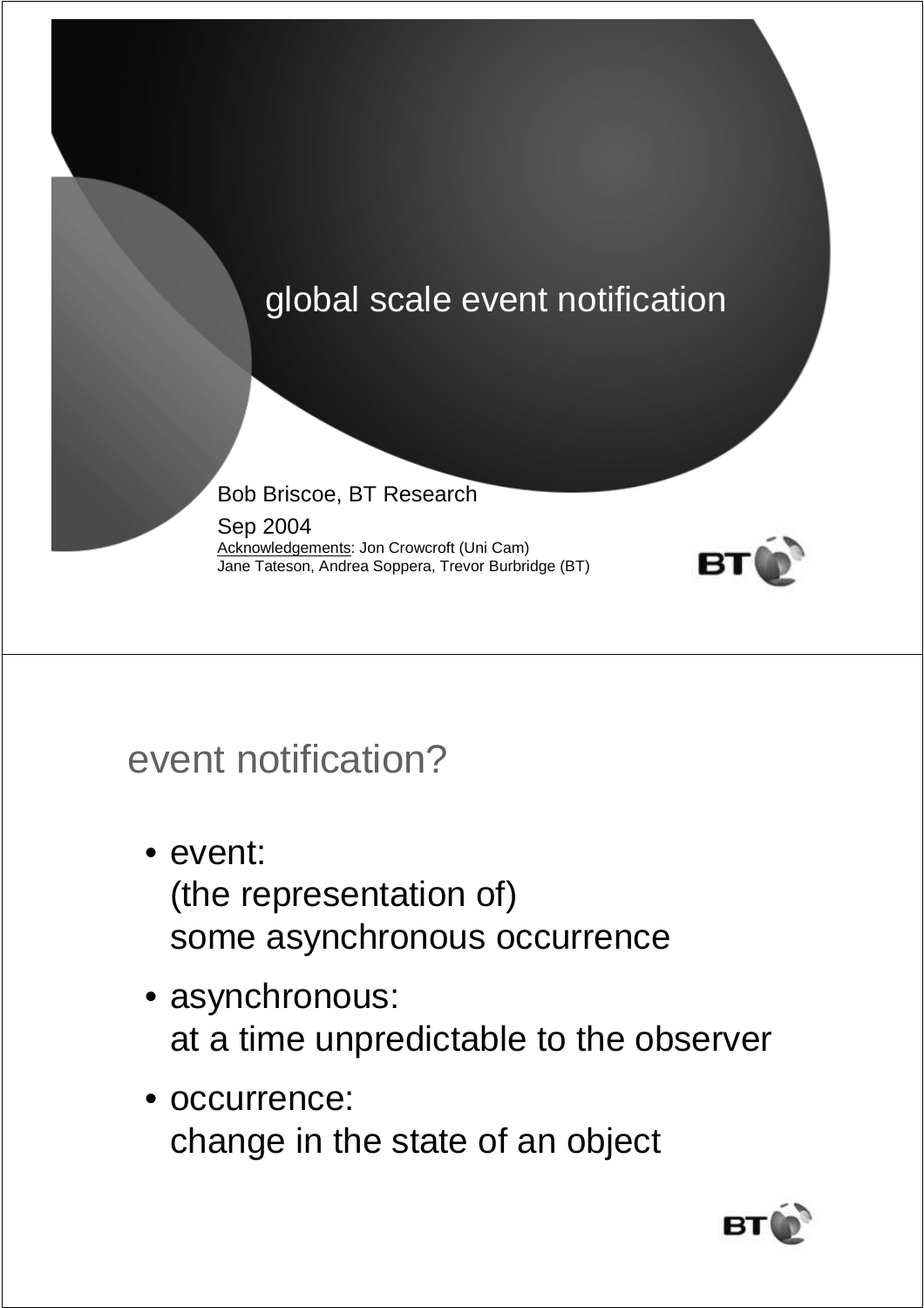



- far from consensus on outstanding hard problems
	- hard to make endpoints reliant only on themselves
	- too onerous for challenged hardware
	- but alternatives require unscalable state in comms infrastructure



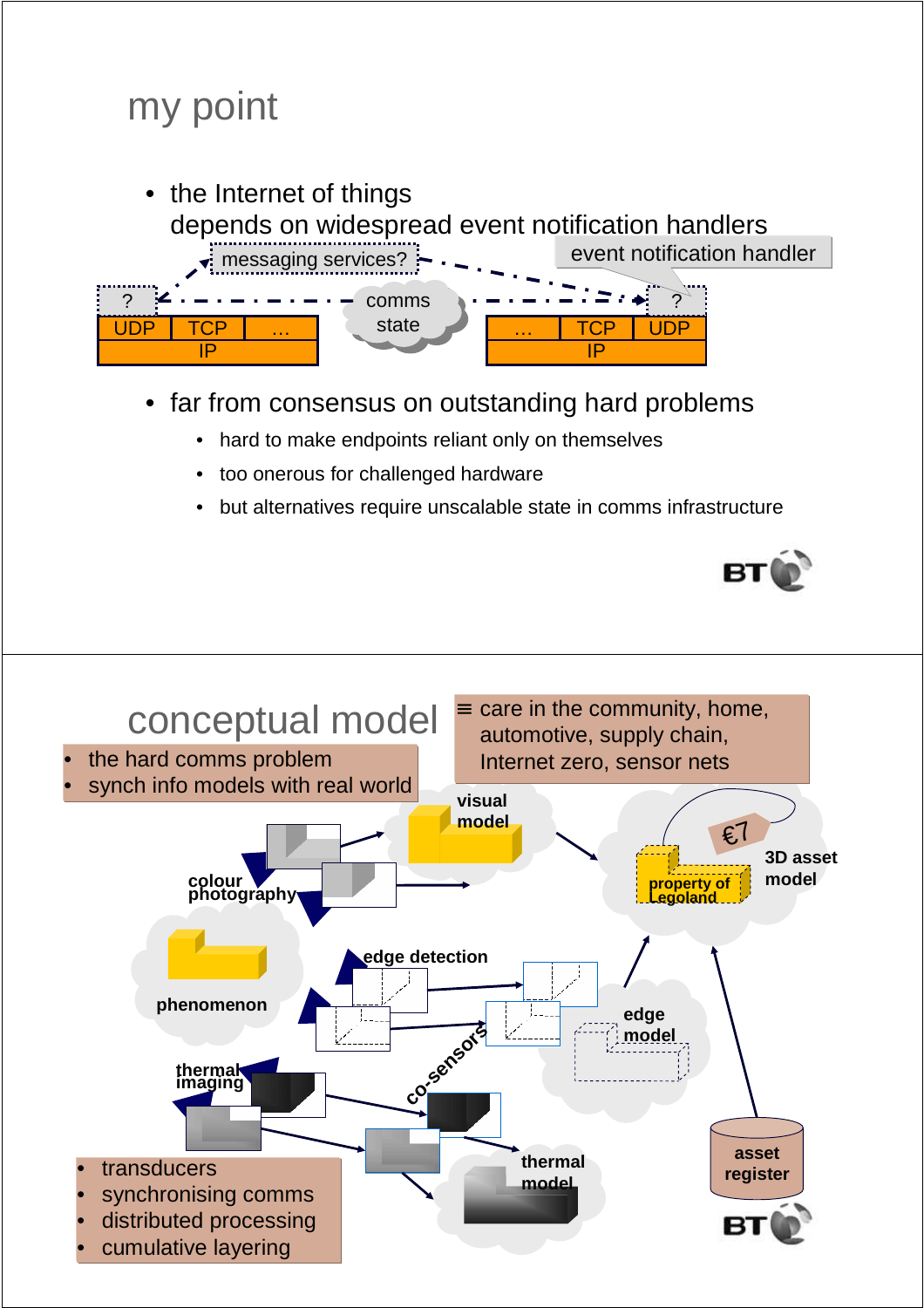### comms modes asynchronous communications

- iPic Web server [Shrikumar02]
- impressive but...
- do we continually ask everything physical to report its state?
- asynch event notification more applicable for sensors [Shrikumar01]
	- polling never better: not timely, not efficient
	- cascade of event notification over polling loses timeliness

storing & reporting state can be decomposed **"The iPic demo server is connected by a serial link, which is currently experiencing a load up to its full design capacity... Please visit the mirror site below."**

## communication modes

|                       | one shot                                                                                                               | call-back                   |
|-----------------------|------------------------------------------------------------------------------------------------------------------------|-----------------------------|
| request-<br>reply     | client<br>server<br>request<br>reply<br>$\forall$ time                                                                 | updates                     |
| publish-<br>subscribe | channel<br><b>listeners</b><br>source<br>subscribe<br>$\mathbf{L}$<br>$\mathbf{I}$<br>$1 - 1 - 1$<br>publish<br>notify | updates<br>new<br>subscribe |





B<sub>1</sub>

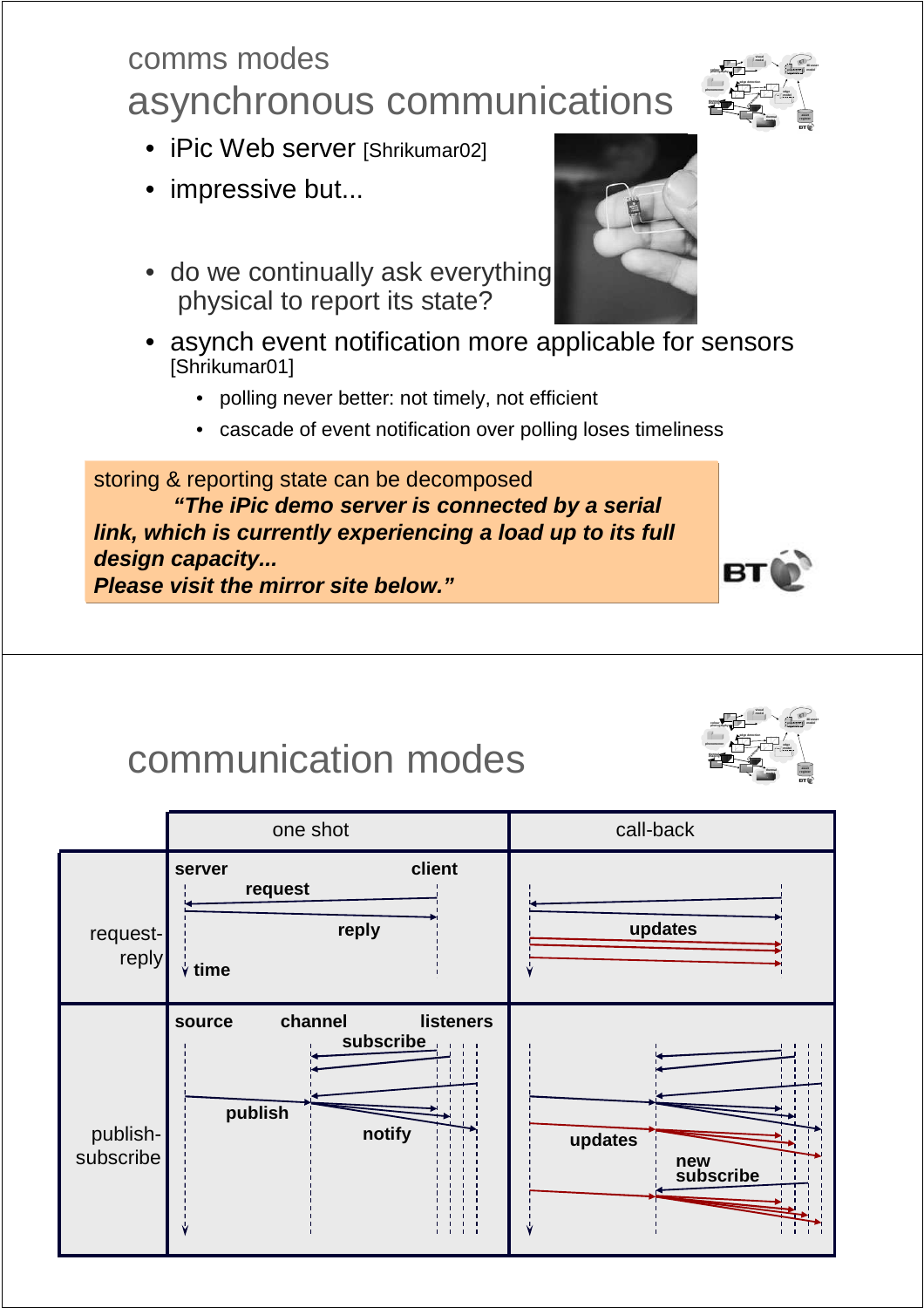

### comms modes publish-subscribe

- inherently point to multipoint (group communications)
	- feeds from real world maintain plethora of views of the world
- no need for radio listener at source: power hungry
- but no control over subscription memory demand



# group formation and forwarding

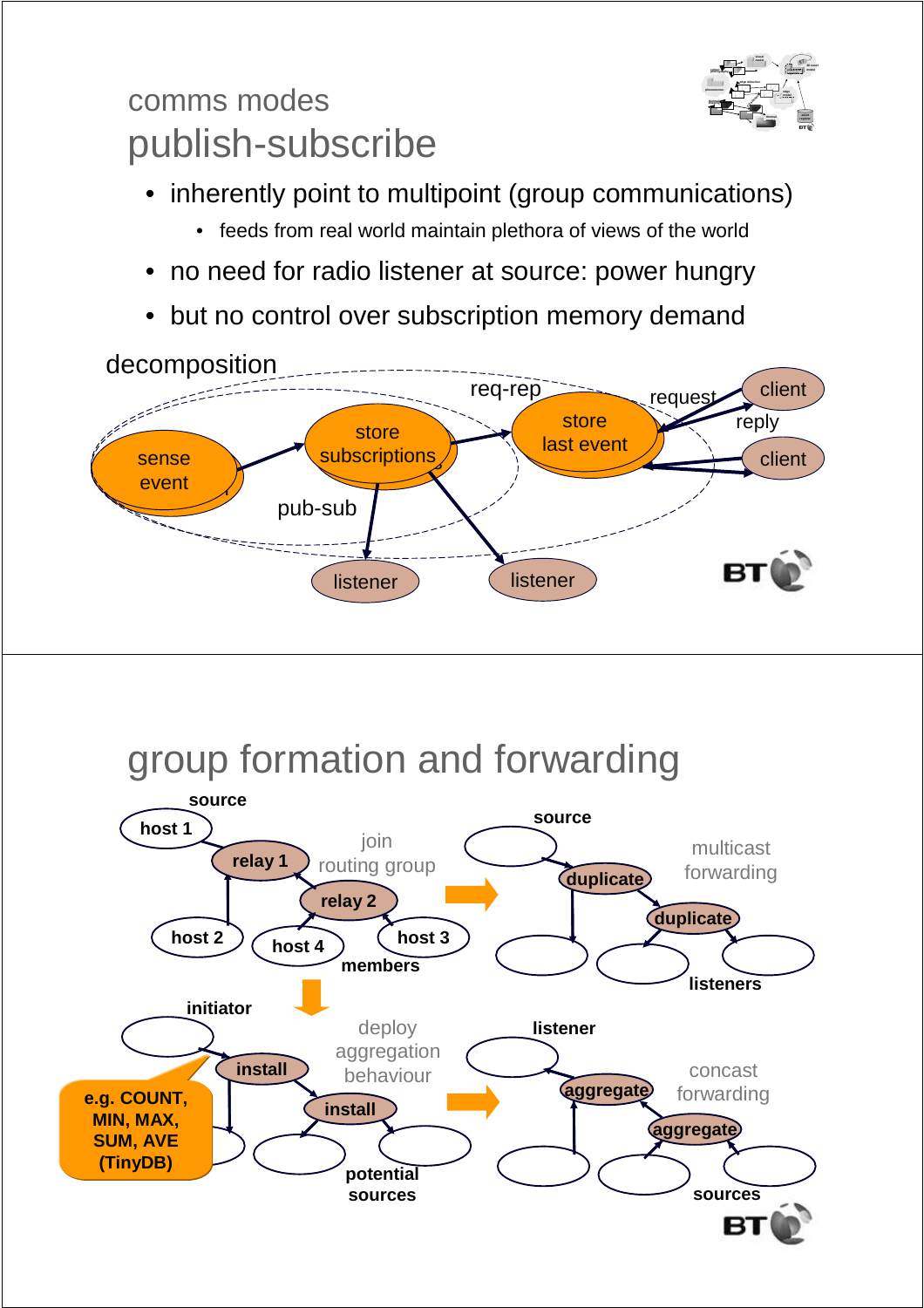# channelisation problem [Adler01]

- each group's channel requires stored resource
	- either distributed group routing tables event sources and group interest everywhere in network between
		- group routing tree created by receiver interest (app or net layer)
		- each relay stores list of neighbour interest per routing group
		- near-linear complexity: little inherent topological correlation?
	- or channel allocations
		- each group in each 'cell' allocated spectrum/timeslot/code/ etc
- if aggregate channel resource
	- must then filter at receiver wasting b/w, interrupts and processing
	- or filter in network (equivalent to channelisation problem)
	- or index-based dynamic creation of groups [Soppera:watchcast]
- creates an economic limit to pervasive computing

#### the unexpected didn't happen – I think

- if pub-sub, avoid ack  $\rightarrow$  implosion & sender doesn't know receiver list anyway
- nack preferred (SRM/concast etc avoids implosion)
- rcvr cannot nack asynch msg
	- until receives next in sequence (msec or years later)
- solutions:
	- hop by hop ack [Rowstron01:SCRIBE]
	- e2e index beacon [Soppera:watchcast]
		- note: hop by hop ack doesn't imply e2e delivery (cf TCP)
		- for sensor nets, e2e = across concast & multicast parts

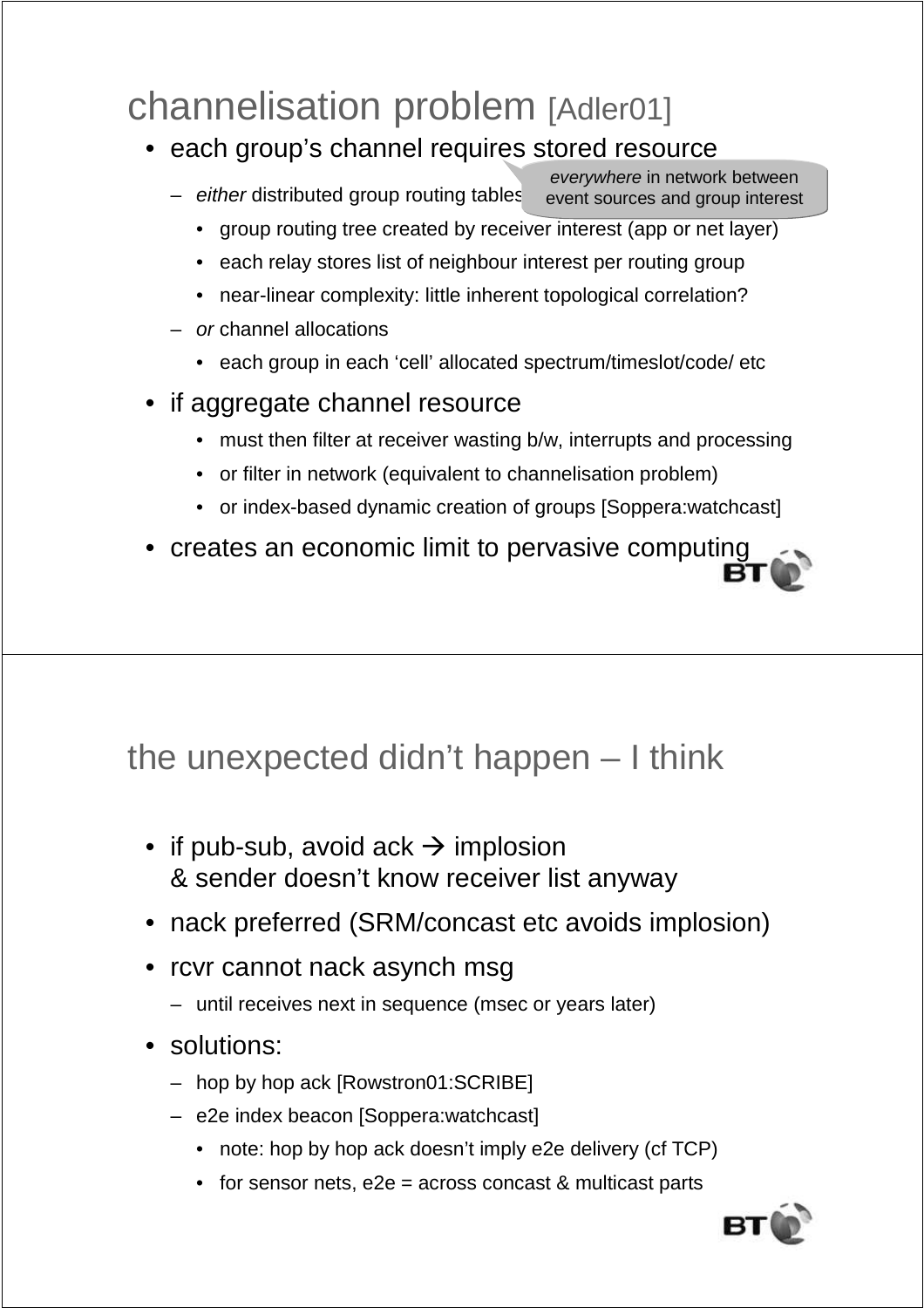# open but closable

- pub-sub has a nice 'business model'
- basic model: open publication of data on a channel
- limit visibility with crypto or scoping of msg routing
	- rights can be changed out of band at run-time
	- can maintain relationship with listeners, which pub-sub hides
- doesn't lock in zero config devices
	- zero config device's packet destination is a neutral 'channel'
	- listeners join channel at run-time to complete msg routing config



# attempts at solutions

global scale event notification

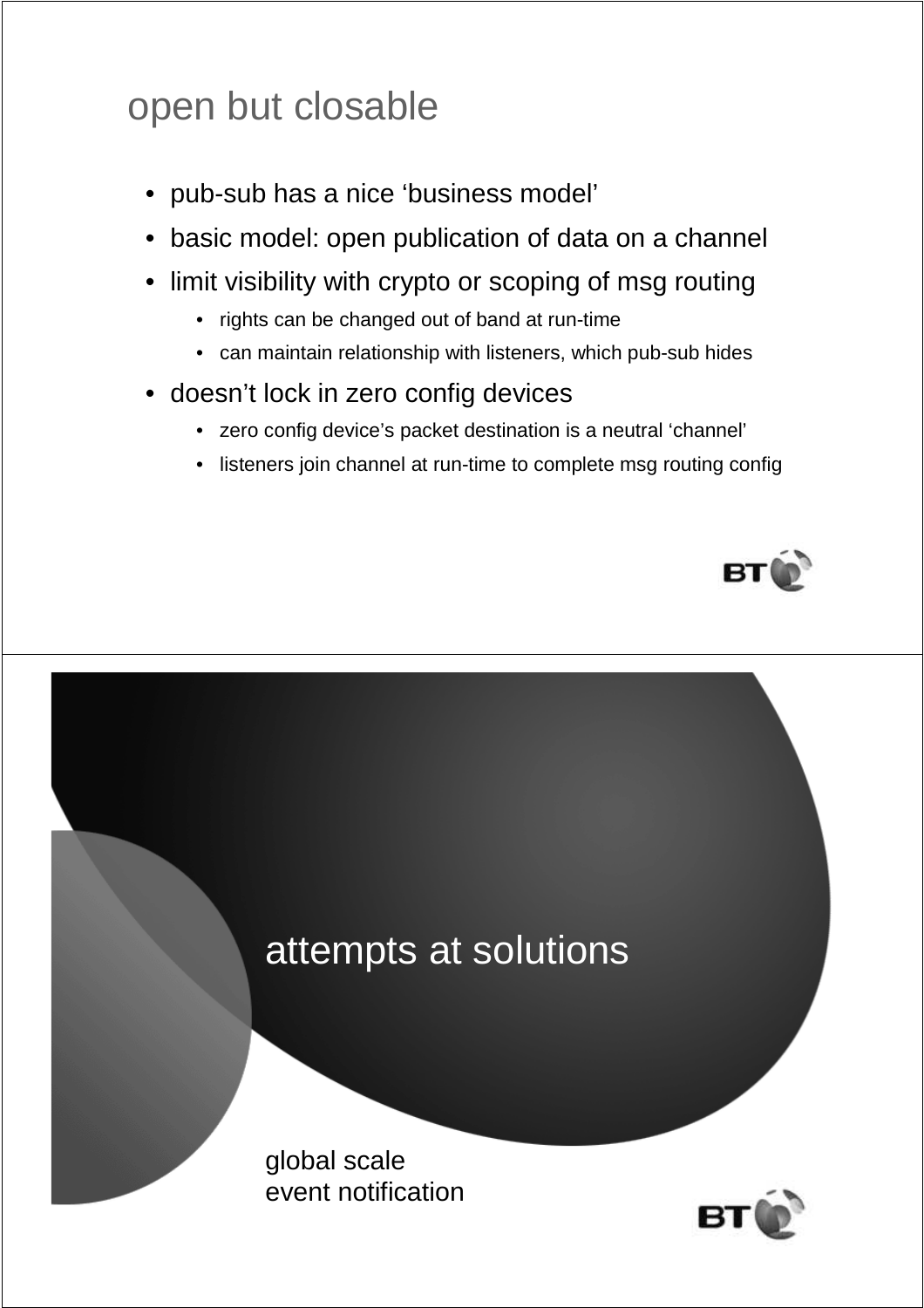

# index-based event notification

101

202 7 8

 $102$  6

4



Index channels **Application channels** 

IP multicast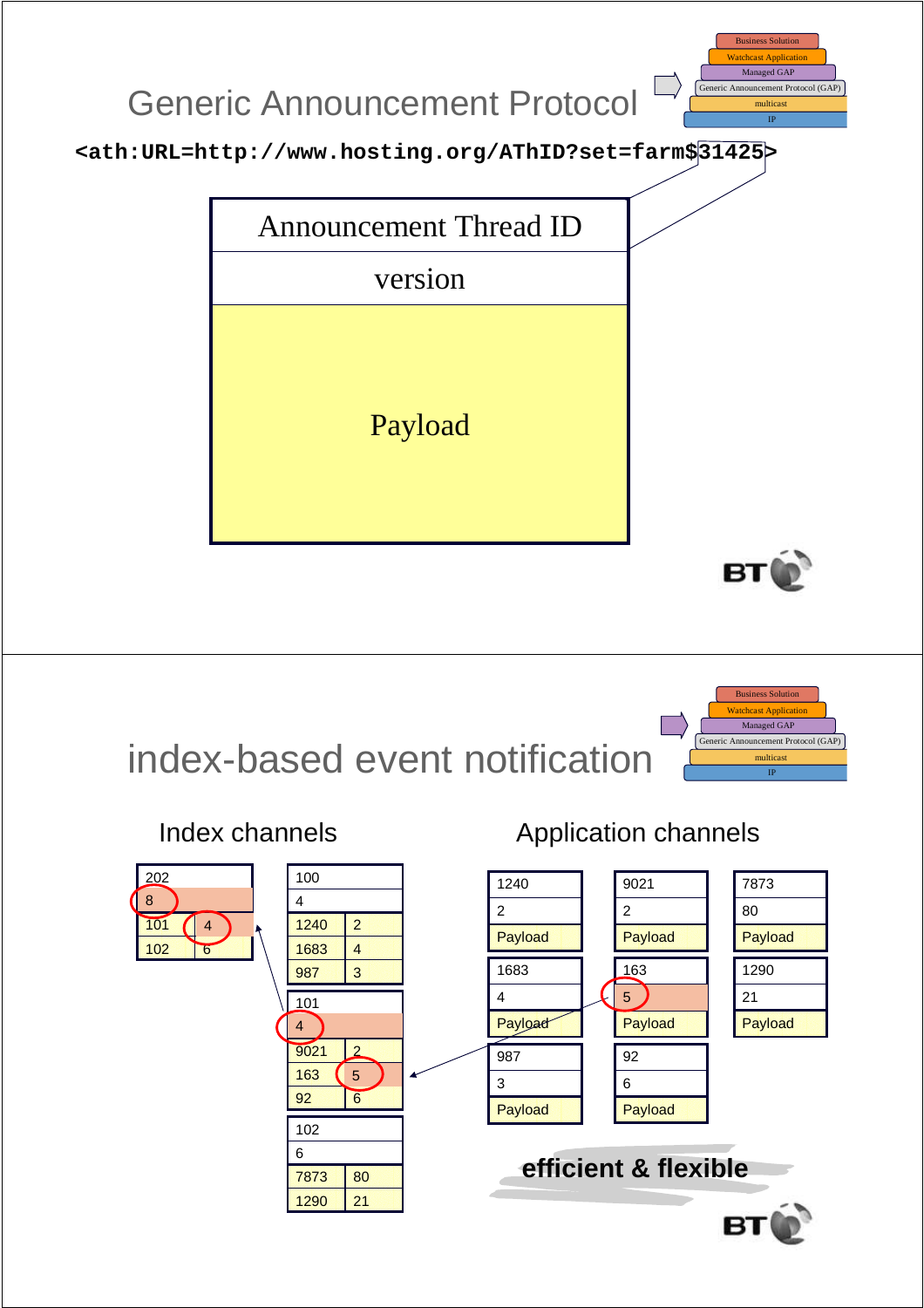

## SPINS [Perrig01]

- implemented on Berkeley motes
- group security, not just 1-1
- based on two primitives:
	- SNEP for message encryption
	- µTESLA for message authentication
	- TESLA derives asymmetry from passage of time, not modular exponentiation [Perrig00:TESLA, Briscoe00:FLAMeS]

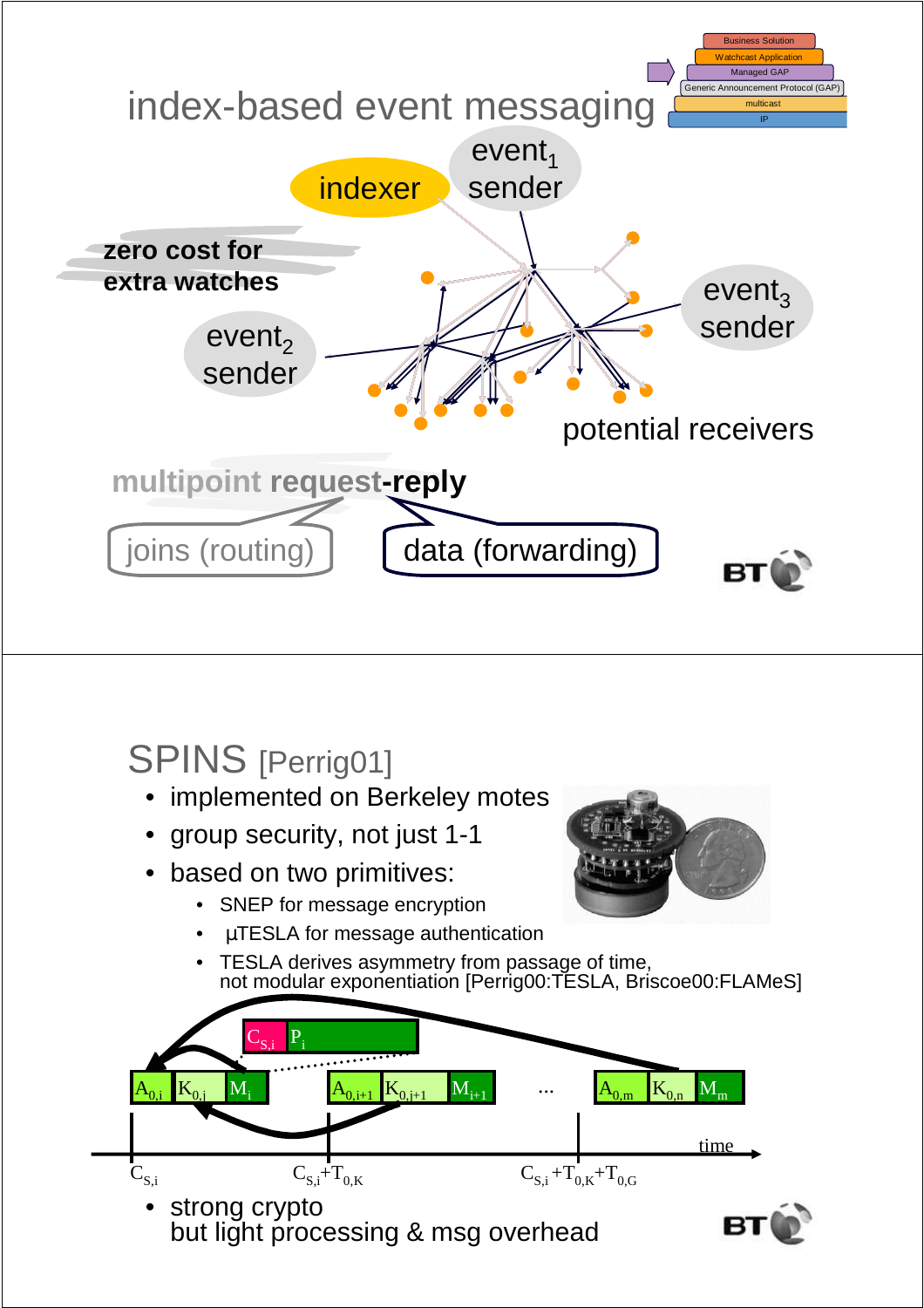

# prerequisites for Internet of things

- ubiquitous pub-sub
- but also...
	- group creation facilities capable of 10<sup>6</sup> group / sec world wide
	- infrastructure investment incentives
	- if p2p infrastructure, solve free-riding
	- solve privacy without limiting commercial potential

all our efforts here now privacy is the gating factor (what you've seen is 2-4yrs old)

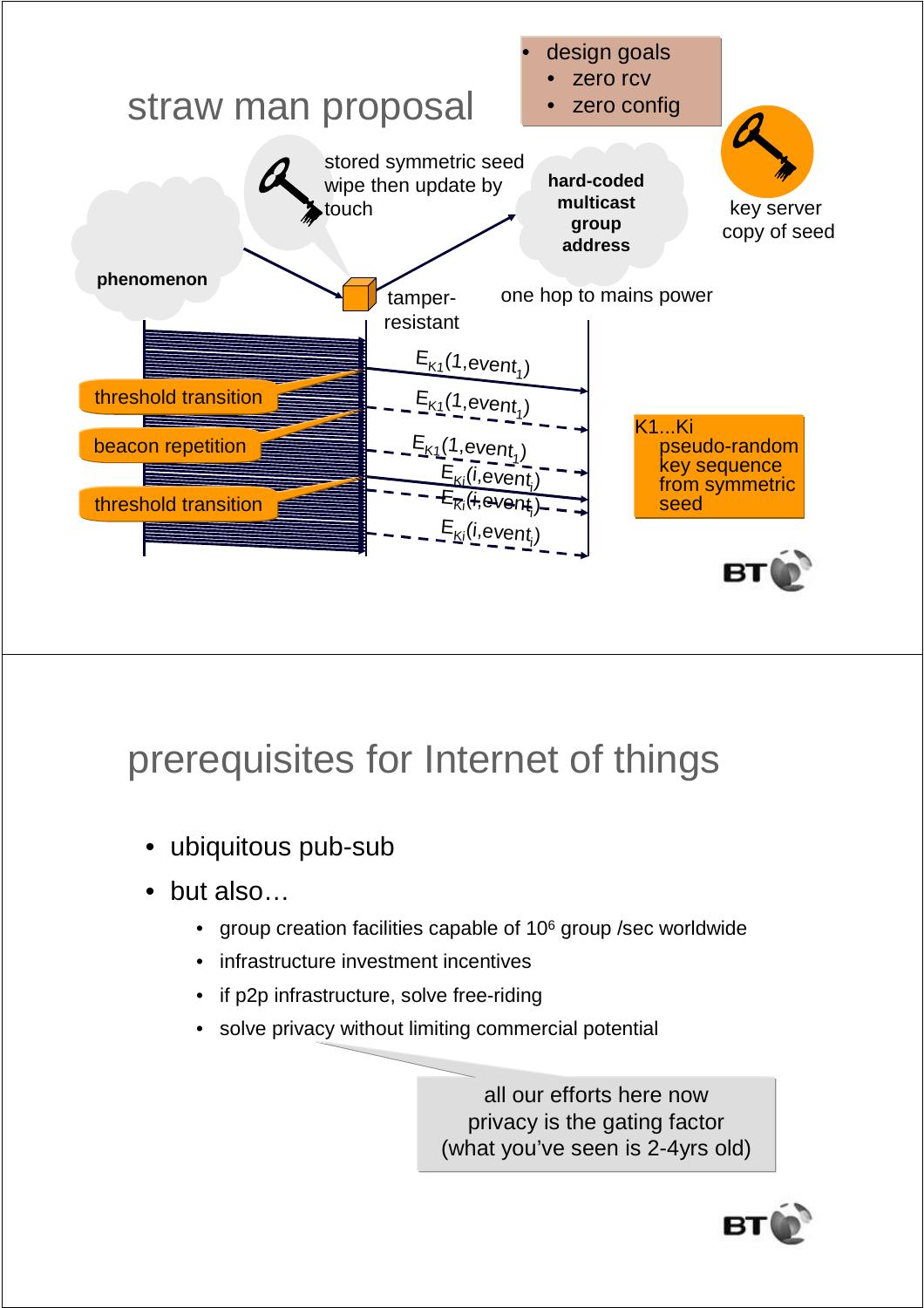## more info

• strange links, ad hoc connectivity creation, routing across sensor databases, addressing events, message traffic profiles, unusual congestion control, security in the wild, key establishment without RSA and more…

Bob Briscoe, "The Implications of Pervasive Computing on Network Design" BT Technology Journal 22 (3) pp. 170--190 URL: <http://www.btexact.com/publications/bttj/bttjissues/> (July, 2004) (but deliberate journal on-line publication delay)

- Bob.Briscoe@bt.com
- questions?

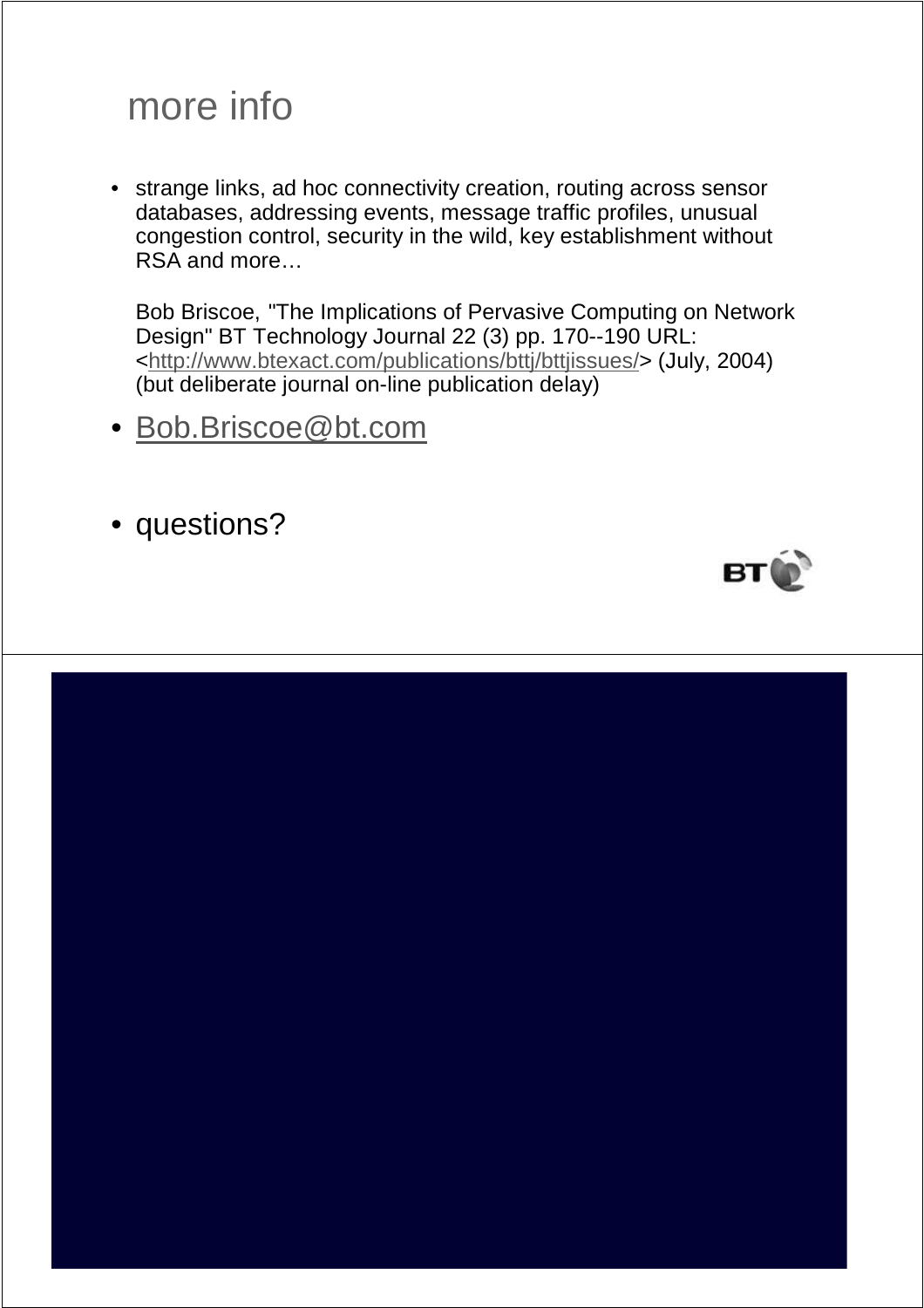

# just do it?

- only if we break principles we hold dear
- aren't cheap micro-devices disposable?
- forget research into perfect comms stack?
- No!
	- device is disposable
	- its design embodies huge investment

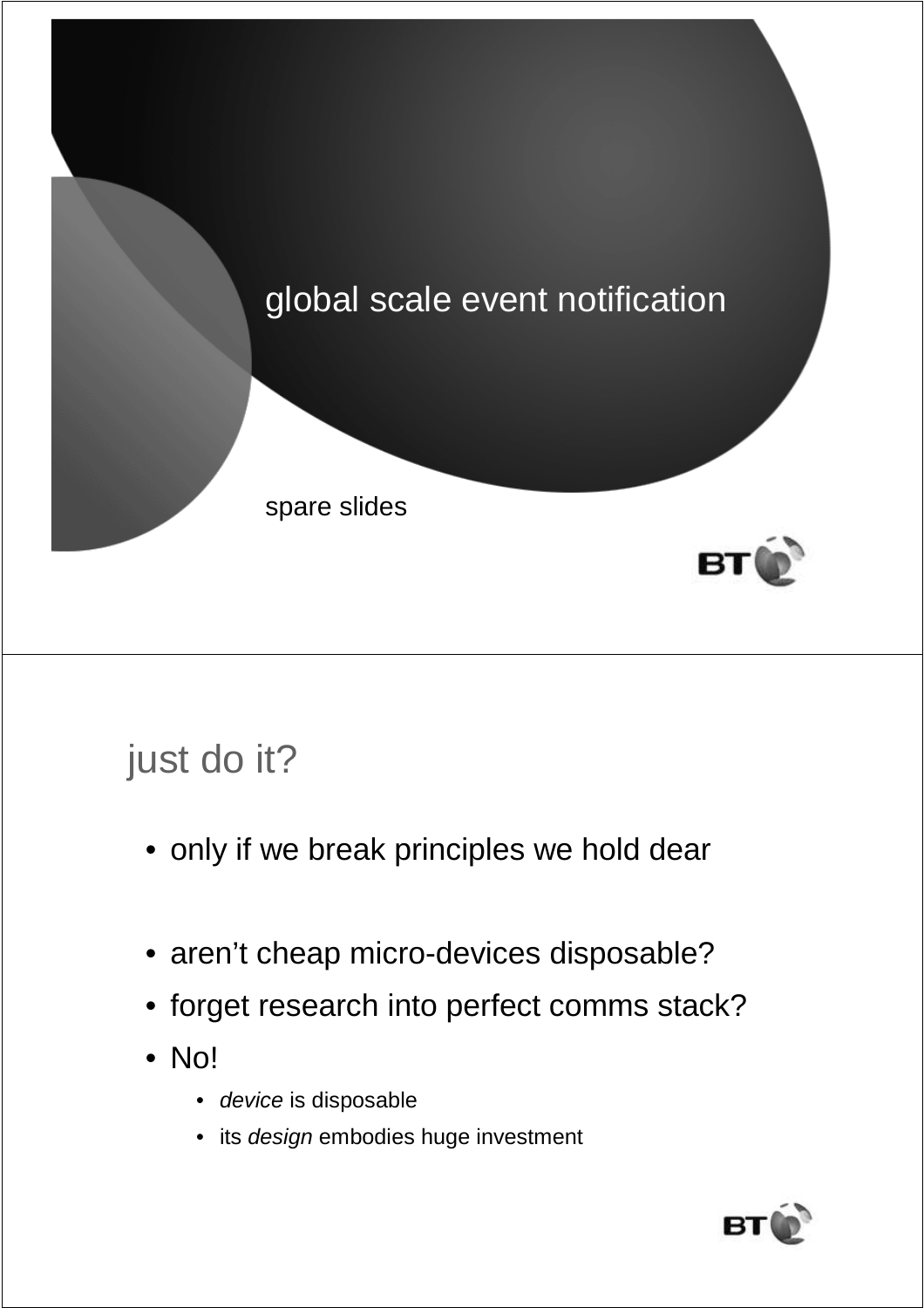



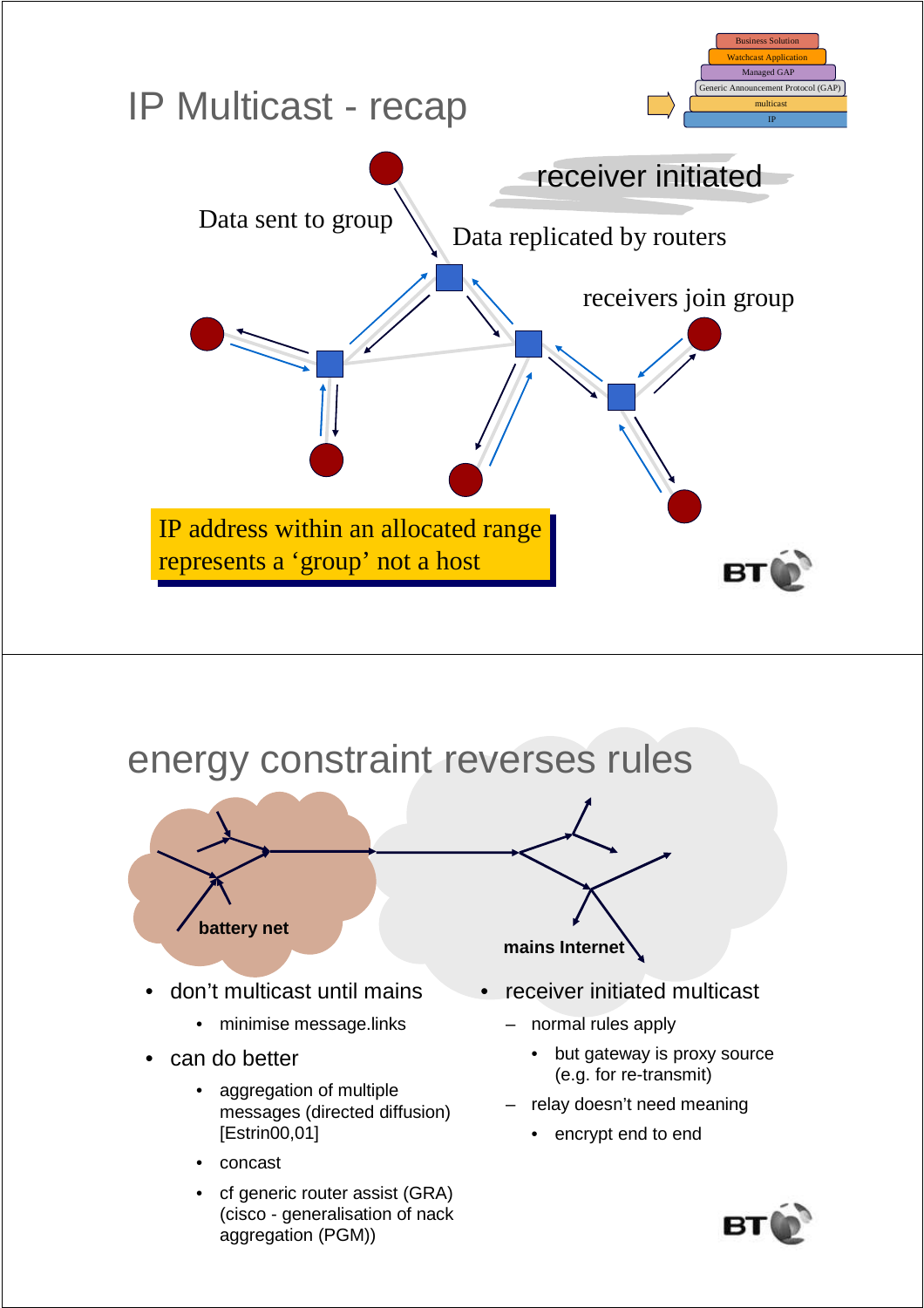

## connectivity of everything

- as a statement of scope
	- otherwise implications on networking uninteresting
- as a statement of recommendation
	- universally present software:
		- TCP/IP, event notification?, higher... HTTP, XML parser?
	- why? if relative cost small, potential benefit is large
		- TCP/IP cost:
			- 200B code (cf. TinyOS 3.5kB, mote 8kB)
			- memory smaller, cheaper, energy efficient  $O(2^{t/D})$

 $n = no$ . of connectable nodes

- processing costs energy headers cost bandwidth esp. IPv6 (header compression helps)
- potential benefit: O(n<sup>2</sup>) [Metcalfe]

– avoid constraining new uses by locality

 $D =$  doubling time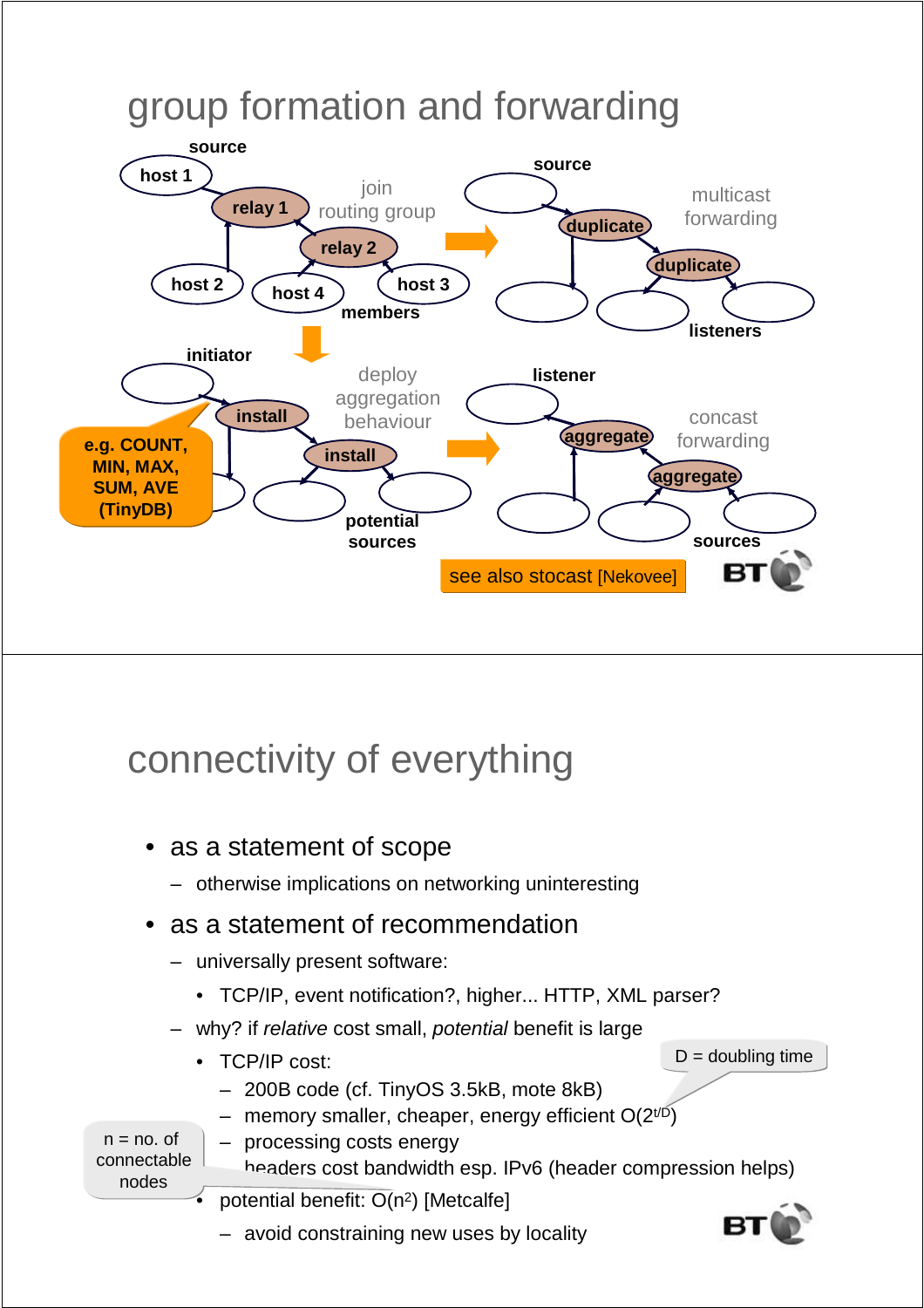### connectivity creation motivating force

- no grand plan for the model of everything
	- mini-models required in their own right
- re-sell for others to build bigger models
	- retail then wholesale
- or open publication?





### connectivity creation connectivity by arrangement?

- how did the model's connectivity arise?
	- by arrangement: frequencies, formats, codings, protocols, languages
	- created within another application: discovery and configuration
- classic example:
	- personal digital assistant seeks attractive monitor
	- love at first byte? straight to layer 7 on the first date?
- an alternative
	- cyberspace as chaperone and matchmaker (pre-connected)
	- new requirements on cyberspace
		- proximity model(s)
		- are you a flatscreened Sony or a 53yr-old divorcee from Hounslow in a rain-coat?